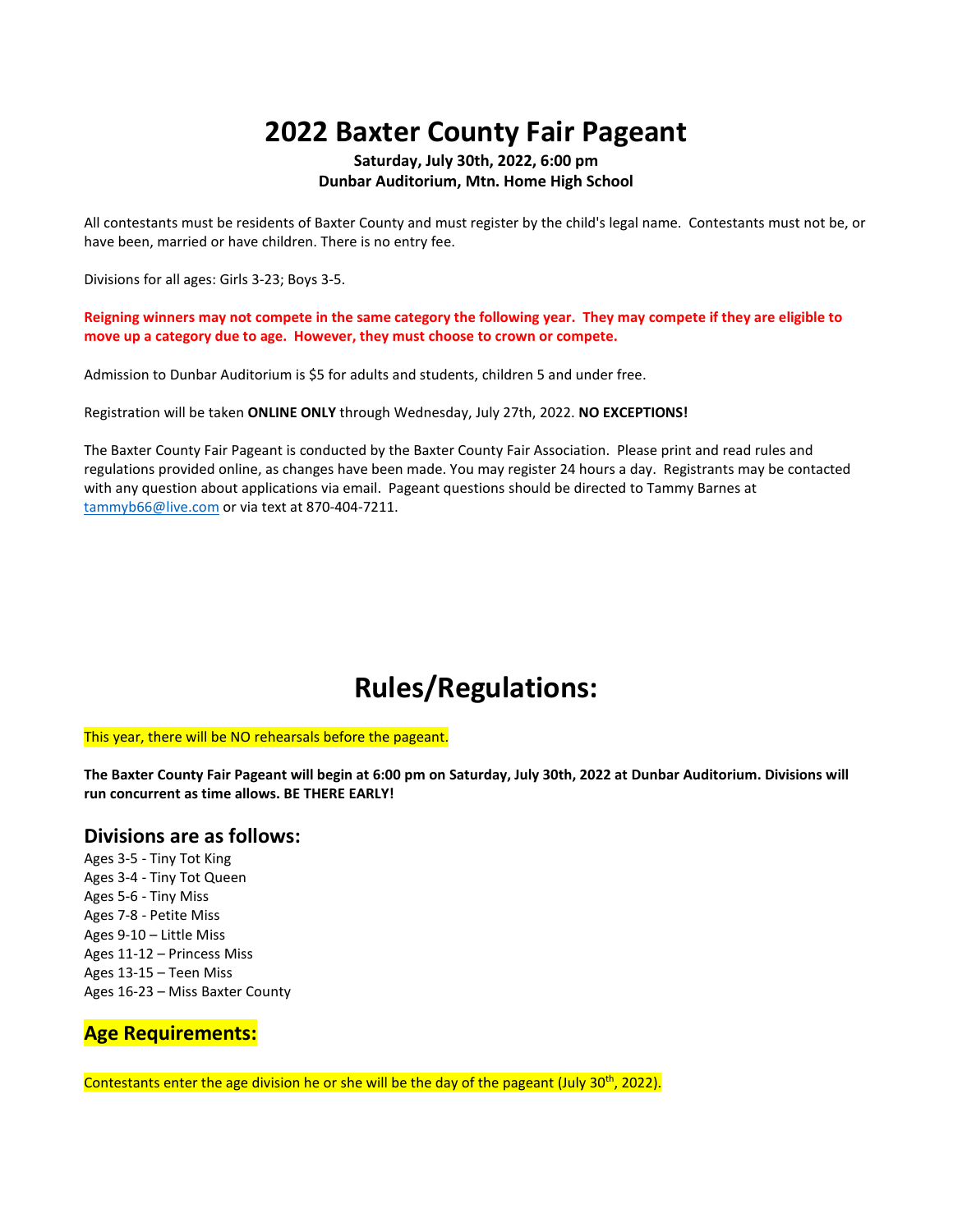### **OPTIONAL SIDE AWARDS**

For a fee of \$25 you can purchase a Side Award Package. The package includes all 4 categories:

- Best Personality
- Prettiest Hair
- Best Dressed
- Prettiest Smile

Winners will be recognized on stage

Please send payment to:

Tammy Barnes 2293 CR 46 Henderson, AR 72544

or

Paypal money to: tammyb66@live.com

Question: Text or call Tammy Barnes at 870-404-7211

#### **AUDIENCE CHOICE AWARD**

We will have an Audience Choice Award in each category again this year. The public will be able to vote for their favorite contestant. A table will be set up in the lobby to cast your vote. Votes are \$1 each. You may vote as many times as you wish. Winners will be recognized on stage.

## **OVERALL AUDIENCE CHOICE AWARDS**

We will have three overall Audience Choice Awards.

The categories are:

- (Tiny Tot king, Tiny Tot Queen and Tiny Miss)
- (Petite Miss, Little Miss, and Princess Miss)
- (Teen Miss and Miss Baxter County)

Winners will be recognized on stage.

## **PAGEANT CONTESTANTS are judged on the following:**

1. BEAUTY: Physical appearance.

- 2. POISE AND STAGE PRESENCE: Grace and carriage of body.
- 3. APPROPRIATE DRESS FOR AGE: Gown, make-up and overall appearance.
- 4. PERSONALITY: Smile; friendliness.

JUDGES are from outside Baxter County and are experienced & qualified. We strive to be sure the contest is non-biased.

ONE ADULT PER CONTESTANT will be allowed in the dressing area and will pay the admission price of \$5.00.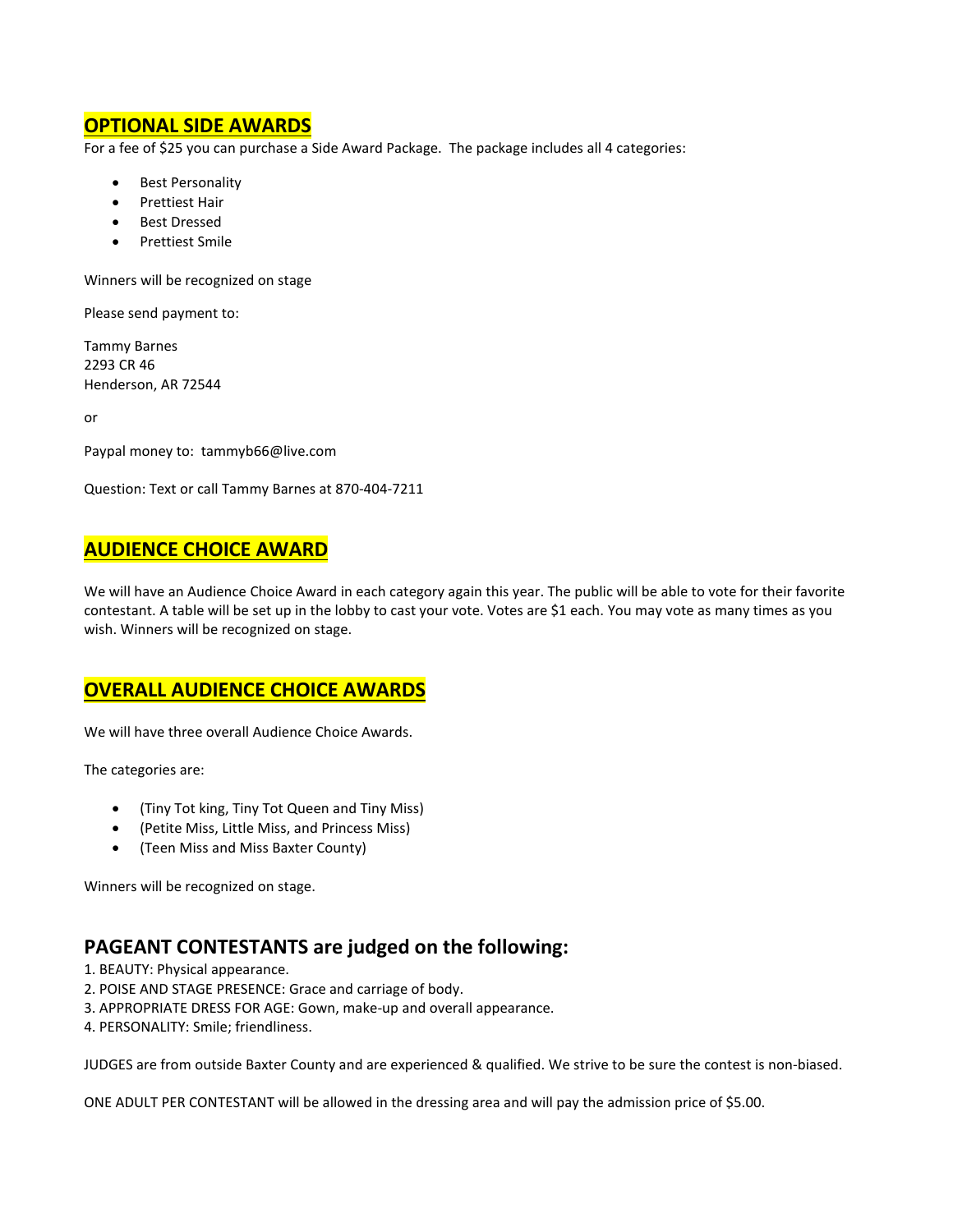NO MALES ALLOWED IN THE BACKSTAGE DRESSING AREA.

EXCEPTION: During the Tiny Tot King and Tiny Tot Queen categories. One adult is required to be on stage and escort their child across the stage during the pageant.

\*\* NO ONE IS ALLOWED IN THE WINGS OF THE STAGE EXCEPT THE CONTESTANTS AND MEMBERS OF THE PAGEANT **COMMITTEE** 

\*\* YOUNGER SIBLINGS AND BABIES NOT IN THE CONTEST ARE NOT ALLOWED BACKSTAGE AT ANYTIME.

\*\* PAGEANT PERSONNEL ARE NOT RESPONSIBLE FOR YOUR CHILD AFTER BEING DISMISSED FROM THE STAGE.

**PICTURES:** Contestants' pictures need to be taken BEFORE going on stage. Only the winners' pictures will be taken afterwards.

Only first names will be announced from the stage (no last names or parents' names).

**No hand-held items**: flowers, purses, umbrellas, etc. No gum, food or drinks in the building. **NO SMOKING ON SCHOOL PROPERTY.**

No use of glitter, in hair or on clothing, will be allowed (auditorium regulations).

**CONDUCT**: ANYONE causing a problem will be escorted off the premises by Security Personnel.

The pageant personnel are NOT RESPONSIBLE for lost or misplaced items and contestants may NOT store items in the dressing rooms.

**Parade** – Guidelines for the parade have changed this year. More information will be given the night of the pageant to those that qualify. **Winners will need to supply their own vehicle and signage for the parade.**

The Junior Miss will have an onstage question. We will send out a list compiled of 3 questions to all the contestants, but the contestant will only draw one from a bowl the night of and answer on stage.

The Miss Contestants will also have an onstage question. We will send out a list compiled of 20 questions to all of the contestants, but contestant will only draw one from a bowl the night of and answer on stage.

#### **TEEN MISS & MISS BAXTER COUNTY DUTIES:**

You need to help at the:

- 1. Saturday morning with the Kid's activities, etc.
- 2. Attend the Parade of Champions and present trophies
- 3. Promote the fair at events during the year

We would appreciate your presence as much as possible during the fair.